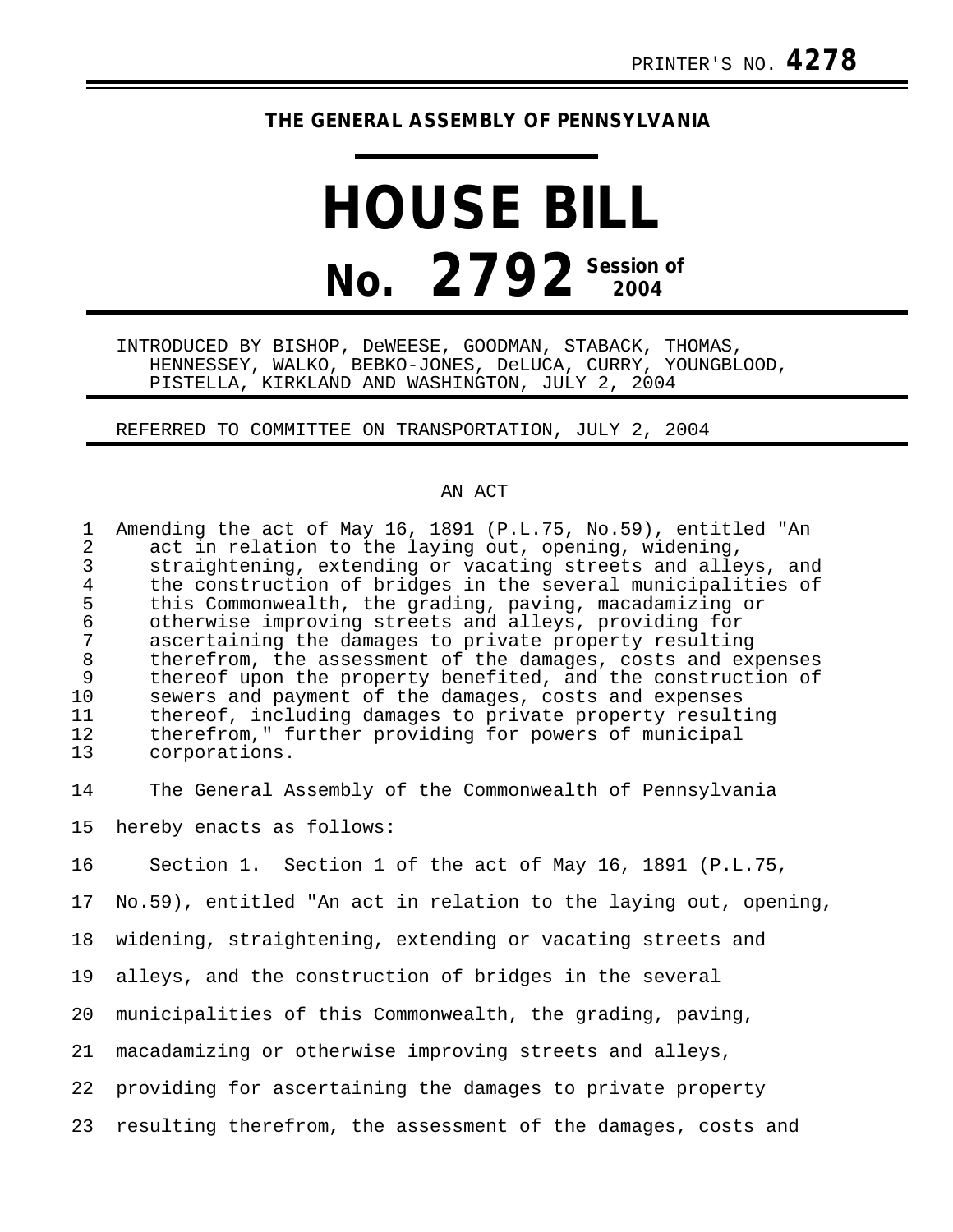1 expenses thereof upon the property benefited, and the 2 construction of sewers and payment of the damages, costs and 3 expenses thereof, including damages to private property 4 resulting therefrom," amended June 12, 1893 (P.L.459, No.329), 5 is amended to read:

6 Section 1. (a) That all municipal corporations of this 7 Commonwealth shall have power, whenever it shall be deemed 8 necessary in the laying out, opening, widening, extending, 9 grading or changing grade or lines of streets, lanes or alleys, 10 the construction of bridges and the piers and abutments 11 therefor, the construction of slopes, embankments and sewers, 12 the changing of water courses or vacation of streets or alleys, 13 to take, use, occupy or injure private lands, property or 14 material, and in case the compensation for the damages or the 15 benefits accruing therefrom have not been agreed upon, any court 16 of common pleas of the proper county, or any law judge thereof 17 in vacation, on application thereto by petition by said 18 municipal corporation or any person interested, shall appoint 19 three discreet and disinterested freeholders as viewers, and 20 appoint a time not less than twenty nor more than thirty days 21 thereafter when said viewers shall meet upon the line of the 22 improvement and view the same and the premises affected thereby. 23 The said viewers shall give at least ten days' notice of the 24 time of their first meeting by publication in one or more 25 newspapers of said corporation of the county in which it is 26 situate, and where the publication is in more than one 27 newspaper, one of said newspapers may be in the German language, 28 and by handbills posted upon the premises, or otherwise, as the 29 said court shall direct, having regard to the circumstances of 30 the case.

20040H2792B4278 - 2 -